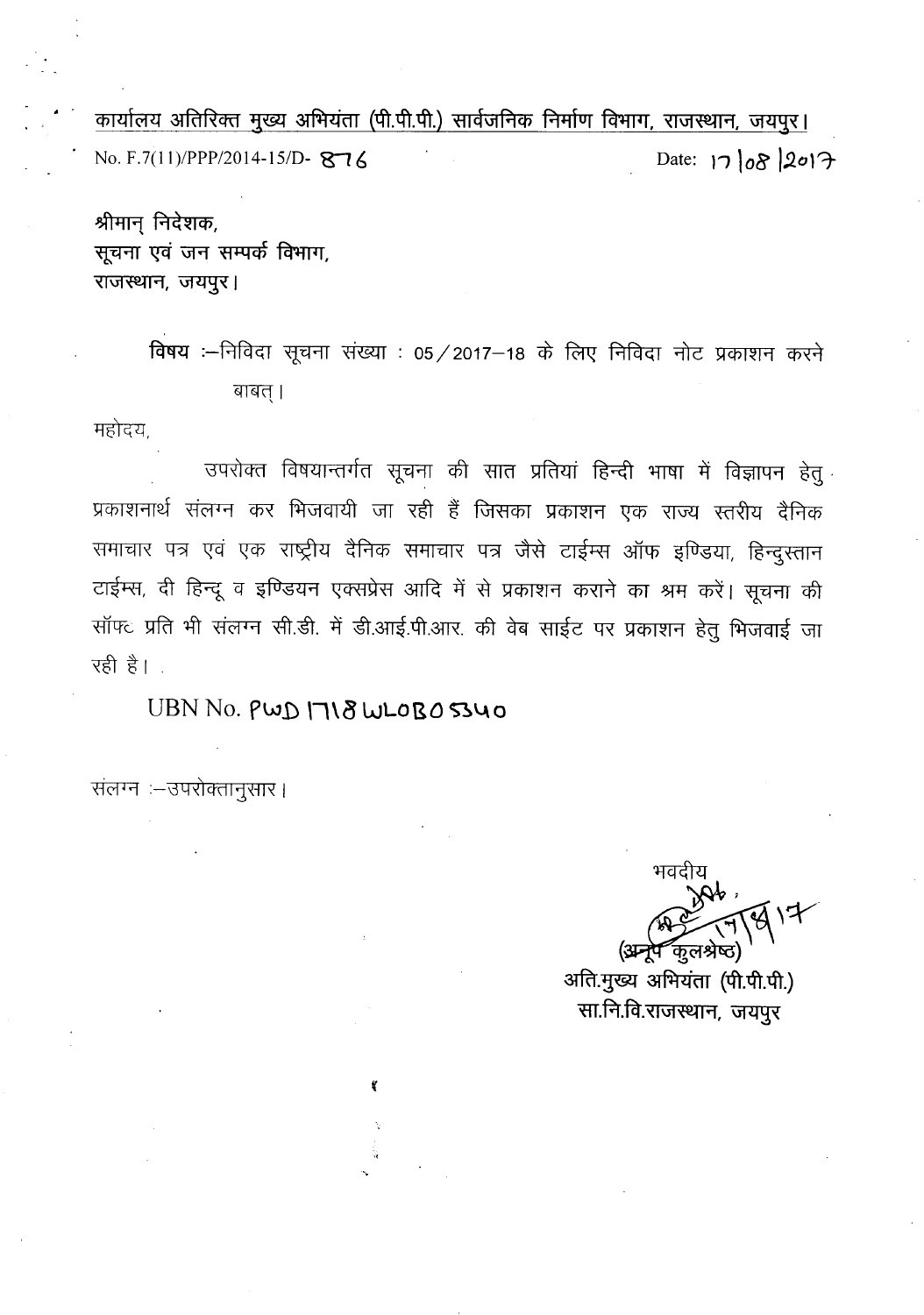# OFFICE OF THE ADDL. CHIEF ENGINEER (PPP) PWD, RAJASTHAN, JAIPUR<br>7100. F.7 (11)/PPP/2014-15/D- 876

#### **NIT No. OS/2017-18**

On behalf of Hon'ble Governor of Rajasthan, Request for Qualification (RFQ) in specified format are invited for Development of road on **PPP** mode. Relevant details of RFQ can be seen on website: http.//sppp.rajasthan.gov.in, http://eproc.rajasthan.gov.in & http://www.pwd.rajasthan.gov.in RFQ document can be downloaded from official website: www.pwd.rajasthan.gov.in"

~  $M_{\text{max}}$ 

 $(A$ noop $\widetilde{K}$ ulshreshtha) **Addl. Chief Engineer (PPP), PWD; Rajasthan, Jaipur**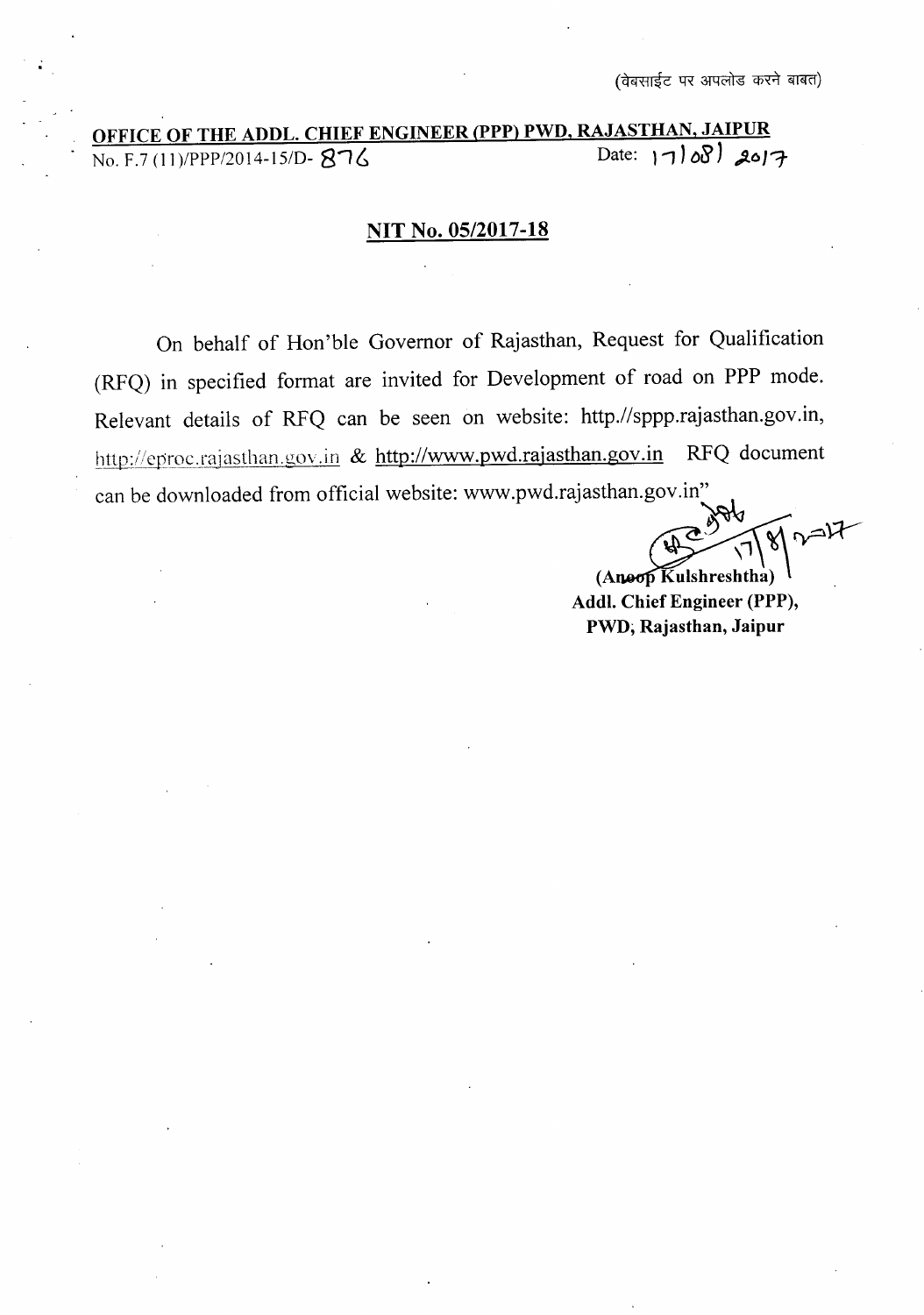### GOVERNMENT **OF** RAJASTHAN OFFICE OF THE ADDL. CHIEF ENGINEER (PPP) PUBLIC WORKS DEPARTMENT JACOB ROAD, JAIPUR (RAJASTHAN)

#### NIT No. OS/2017-18

#### No. F.7 *(11)/PPP/2014-151D- 8"16*

#### Date:  $17082019$

#### REQUEST FOR QUALIFICATION

On behalf of "Governor of Rajasthan" acting through Secretary Incharge Public Works Department, Government of Rajasthan invites Request for Qualification (RFQ) for development, operation & maintenance of following section of State Highway Through Public-Private-Partnership on Design, Build, Finance, Operate and Transfer (DBFOT) Toll basis.

| S.N. | Name of Project                               | of Project (Rs.)    | Process (Rs.) |            | Indicative Cost   Cost of RFQ   Application Due<br>date<br>submission | for |
|------|-----------------------------------------------|---------------------|---------------|------------|-----------------------------------------------------------------------|-----|
|      | Ratangarh – Churu<br>Highway Project (SH-107) | $82.00 \text{ Cr.}$ |               | $30,000/-$ | 04.10.2017                                                            |     |

- 1. The RFQ document can be downloaded free of cost from the Official Website of the Authority www.pwd.rajasthan.gov.in from dated 21.08.2017.
- 2. RFQ Document for the above mentioned project can also be obtained from the office of Add!. Chief Engineer (PPP), PWD, Rajasthan, Jacob Road, Jaipur -302006, Phone No. 0141-5110547 Email:-  $\frac{1}{\text{acceptp.p.wd@rajasthan.gov.in}}$  on payment of fee of Rs. 1000/-(Rupees One thousand only), in the form of Demand Draft or Banker's Cheque drawn on any scheduled Bank in favour of Project Director PPP-l, PWD Jaipur Payable at Jaipur between 11:00 Hrs. to 16:00 Hrs, on all working days from 21.08.2017 to one day prior to application due date mentioned above.
- 3. The applications shall be submitted online upto 11:00 AM as well as certain specified documents will have to be submitted in the Office of the Additional Chief Engineer (PPP), PPP Division, PWD, Jacob Road, Civil Lines, Jaipur Rajasthan, on Application Due Date of submission upto 11:30 AM.

 $\mathcal{P}$  ...  $\sim$ 

(Anoop Kulshreshtha) Addl. Chief Engineer (PPP), PWD, Rajasthan, Jaipur